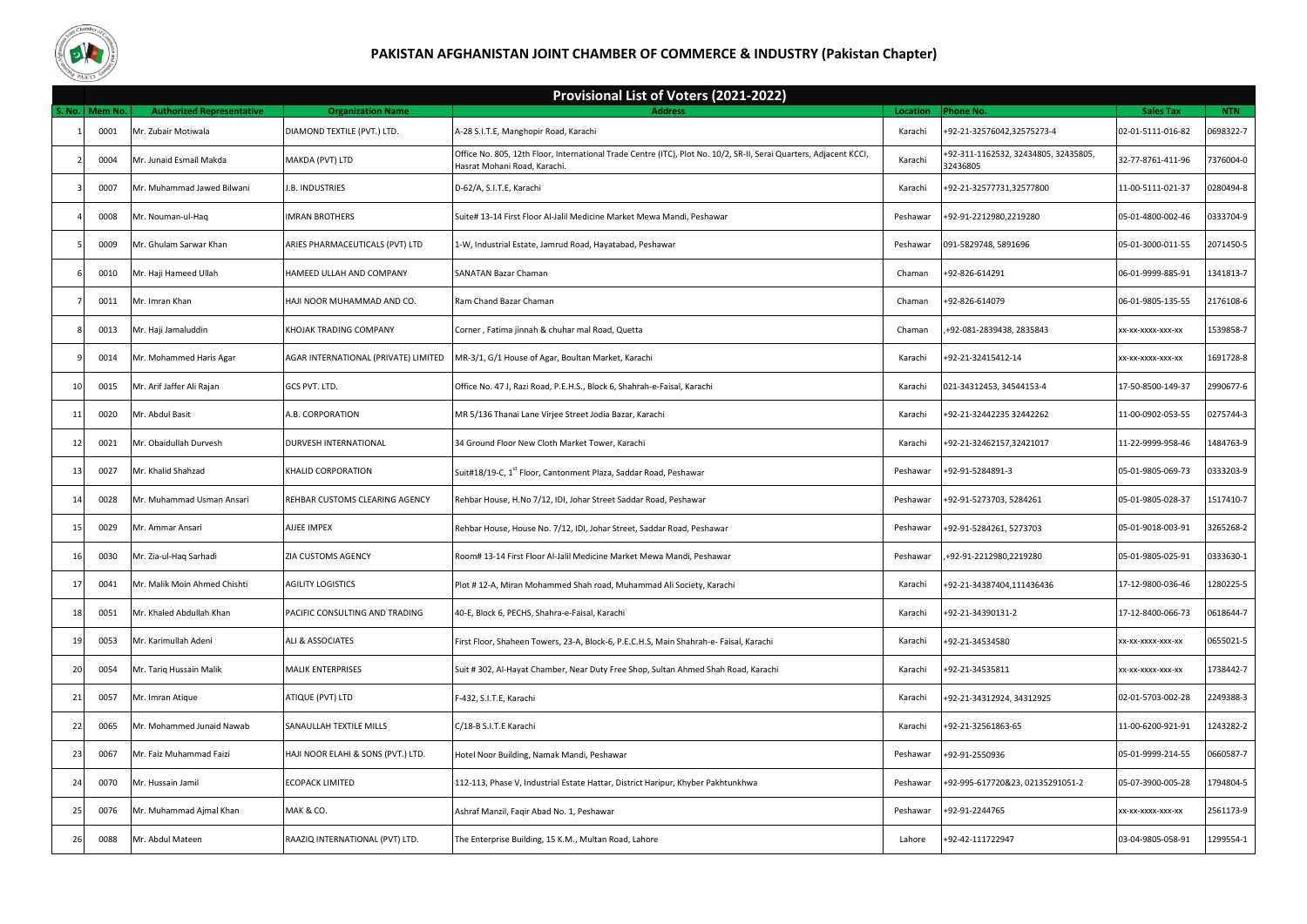| 27             | 0093 | Dr. Imam Baksh Memon                                 | ANAS IMAM ENTERPRISE                                 | Office # 101, 1st Floor, Izao Business Centre, CP-3/17, Ext. Commercial Area, South Western Industrial Zone, Port<br>Qasim Karachi | Karachi  | +92-21-35686525, 34245071    | xx-xx-xxxx-xxx-xx | 2477021-3 |
|----------------|------|------------------------------------------------------|------------------------------------------------------|------------------------------------------------------------------------------------------------------------------------------------|----------|------------------------------|-------------------|-----------|
| 28             | 0098 | Mr. Muhammad Tariq Paracha                           | A. QAYYUM & SONS                                     | 511/616, 2 <sup>nd</sup> floor, Qasr-e-Zeba, Ali Akber Street, Jodia Bazar, Karachi                                                | Karachi  | +92-21-32435617,18,19        | 11-009805-681-28  | 1755765-8 |
| 29             | 0100 | Mr. Samiullah Hirani                                 | TML PVT. LTD.                                        | 211-213 2nd Floor Chapal Plaza, Hasrat Mohani Road, Karachi                                                                        | Karachi  | +92-21-32446880-81           | 17-50-9805-058-64 | 2592262-9 |
| 30             | 0114 | Mr. Qazi Zahid Hussain                               | <b>ADNAN &amp; COMPANY</b>                           | Suit # 705, Business and Finance Centre, I.I. Chundrigar Road, Karachi                                                             | Karachi  | +92-21-32460193              | 11-00-9805-177-19 | 0815636-7 |
| 31             | 0115 | Mr. Qazi Sufian Zahid                                | SPINGHER INTERNATIONAL PVT. LTD.                     | Suit # 705, Business and Finance Centre, I.I. Chundrigar Road, Karachi                                                             | Karachi  | +92-21-32460193              | 17-00-3909-991-18 | 3909991-1 |
| 32             | 0118 | Mr. Shaukat Iqbal                                    | <b>NAZIR SONS</b>                                    | 306, 3rd Floor, Japan Plaza, M.A. Jinnah Road, Karachi                                                                             | Karachi  | +92-21-32729107-32764918     | 12-21-9999-180-55 | 0301890-3 |
| 33             | 0120 | Mr. Nasimullah Siddiqui                              | SEESAM SOLUTIONS (PVT). LIMITED                      | 43-10/G, BLOCK 6, P.E.C.H.S, Karachi                                                                                               | Karachi  | +92-21-34301934-36           | 17-00-9999-829-73 | 2817215-9 |
| 34             | 0122 | Mr. Mohammad Naim Zafar                              |                                                      | PERWAIZ TRADING CORPORATION (PVT) LTD 61/C Jami Commercial, Street 7, Phase VII, D.H.A, Karachi                                    | Karachi  | +92-21-35804571-5            | 12-90-9999-880-64 | 1285364-0 |
| 35             | 0138 | Mr. Shahid Hussain                                   | SHAHID TRADING CO.                                   | 2nd Floor, KPK Chamber of Commerce & Industry, Main G.T. Road, Peshawar                                                            | Peshawar | +92-91-2551001               | 21-00-3268-839-12 | 3268839-3 |
| 36             | 0142 | Mr. Islam Salim                                      | <b>SECURITY PACKERS</b>                              | 2nd Floor, Dean Arcade, DC-4, Block-8, Scheme-5, Kehkashan, Clifton, Karachi                                                       | Karachi  | +92-21-35862305-8            | 07-01-9805-070-37 | 0345912-8 |
| 37             | 0147 | Mr. Muhammad Haroon Qassim                           | PHARMEVO (PVT) LTD.                                  | 402, Business Avenue, Block - 6, P.E.C.H.S, Shahrah-e-Faisal, Karachi                                                              | Karachi  | +92-21-34315195-7            | 12-00-8400-217-55 | 1007731-6 |
| 38             | 0148 | Mr. Syed Al-Husain Jafri                             | JAFRI ENTERPRISES                                    | Plot No. 40, Sector 7/A Korangi Industrial Area, Karachi                                                                           | Karachi  | +92-21-35116826              | 17-04-4205-006-91 | 3216579-0 |
| 39             | 0153 | Mr. Syed Muhammad Akram                              | MINTECH RESOURCES                                    | 109 Anum Trade Center, S.I.T.E Karachi, B-53 Block 17, F.B. Area Karachi                                                           | Karachi  | +92-21-32589678              | (X-XX-XXXX-XXX-XX | 2255921-3 |
| 40             | 0154 | Mr. Sheikh Mohammad Mustageem MaALL BEST ENTERPRISES |                                                      | 1 Haider Chamber 11B Rizvia Society, Karachi                                                                                       | Karachi  | +92-21-36600062              | 17-00-2100-023-82 | 1876483-5 |
| 41             | 0155 | Mr. Muhammad Ziker Mahenti                           | MAHENTI CORPORATION                                  | G-18/VI, Ch-Khaliquzzaman Road, Block-8, Clifton, Karachi                                                                          | Karachi  | +92-21-35876547-48, 35876042 | xx-xx-xxxx-xxx-xx | 0287002-9 |
| 42             | 0196 | Mr. Niaz Muhammad                                    | NIAZ MUHAMMAD AND BROTHERS (PVT) LT Mall Road Chaman |                                                                                                                                    | Chaman   | +92-826-613752               | 06-01-9999-142-73 | 1791558-9 |
| 43             | 0199 | Mr. Kalimullah Khan                                  | STAR TEXTILE MILLS LIMITED                           | A-41 S.I.T.E. Karachi                                                                                                              | Karachi  | +92-21-32561127-29           | 02-02-5111-019-19 | 0698459-2 |
| 44             | 0202 | Mr. Mohammad Sabir                                   | <b>NEW PAK TRADING</b>                               | Office #302, 3rd Floor Clifton Centre, Khy-Roomi, Block-5, Clifton, Karachi                                                        | Karachi  | +92-21-35861200              | 17-03-9805-089-91 | 1228148-4 |
| 45             | 0203 | Mr. Mohammad Sabir                                   | ASMA BAKHTAWAR (PVT.) LTD.                           | Office #302, 3rd Floor Clifton Centre, Khy-Roomi, Block-5, Clifton, Karachi                                                        | Karachi  | +92-21-35861200              | x-xx-xxxx-xxx-xx  | 3914221-3 |
| 46             | 0205 | Ms. Durr-e-Shahwar Nisar                             | SADAF GARMENTS                                       | G-6, 5th Floor, Bedrock Apartment, Frere Town, Clifton, Karachi                                                                    | Karachi  | +92-21-35217988              | xx-xx-xxxx-xxx-xx | 2873014-3 |
| 47             | 0207 | Mr. Abdul Bagi                                       | M. ABBAS ENTERPRISES                                 | Kandhari Bazar, Corner Mall road, Chaman                                                                                           | Chaman   | +92-826-612582               | 06-00-3810-137-10 | 3810137-8 |
| 48             | 0210 | Mr. Ijaz Ul Hassan                                   |                                                      | HASSAN ENTERPRISES CUSTOM CLEARING & AI awan hotel, office no. 52-A, Hashnatnagri Railway Phatak Crossing, Peshawar                | Peshawar | 0912590940                   | 05-01-9805-235-46 | 2126472-4 |
| 4 <sup>c</sup> | 0217 | Mr. Aslam Naviwala                                   | RECTO INTERNATIONAL                                  | D-60, Block 01, KDA Scheme 05, Clifton, Karachi                                                                                    | Karachi  | +92-21-35874641-3            | 11-00-9805-402-37 | 1951898-6 |
| 50             | 0218 | Mr. S.M. Naseem Allawala                             | MEDORA OF LONDON (PVT) LTD.                          | Tibet Centre, M.A. Jinnah Road, Karachi                                                                                            | Karachi  | +92-21-32775880-87           | 12-21-9999-749-73 | 0711121-5 |
| 51             | 0227 | Mr. Kamal Uddin                                      | KAMAL UDDIN AND BROTHERS                             | Taj Road Chaman                                                                                                                    | Chaman   | 0826 614079                  | x-xx-xxxx-xxx-xx  | 2456584-9 |
| 52             | 0230 | Vir. Haji Saeed Ahmed                                | PAK AFGHAN CLEARING AGENCY                           | Taj Road Chaman                                                                                                                    | Chaman   | 0826 614079                  | xx-xx-xxxx-xxx-xx | 1335945-2 |
| 53             | 0233 | Mr. Muhammad Kamran                                  | KAMRAN AND COMPANY                                   | Khushi Muhammad Road, Chaman                                                                                                       | Chaman   | 0826 612563                  | xx-xx-xxxx-xxx-xx | 3279632-3 |
| 54             | 0234 | Mr. Haji Muhammad Naeem                              | HAJI NAEEM AND COMPANY                               | Taj Road Chaman                                                                                                                    | Chaman   | 0826 6612563                 | XX-XX-XXXX-XXX-XX | 2456588-1 |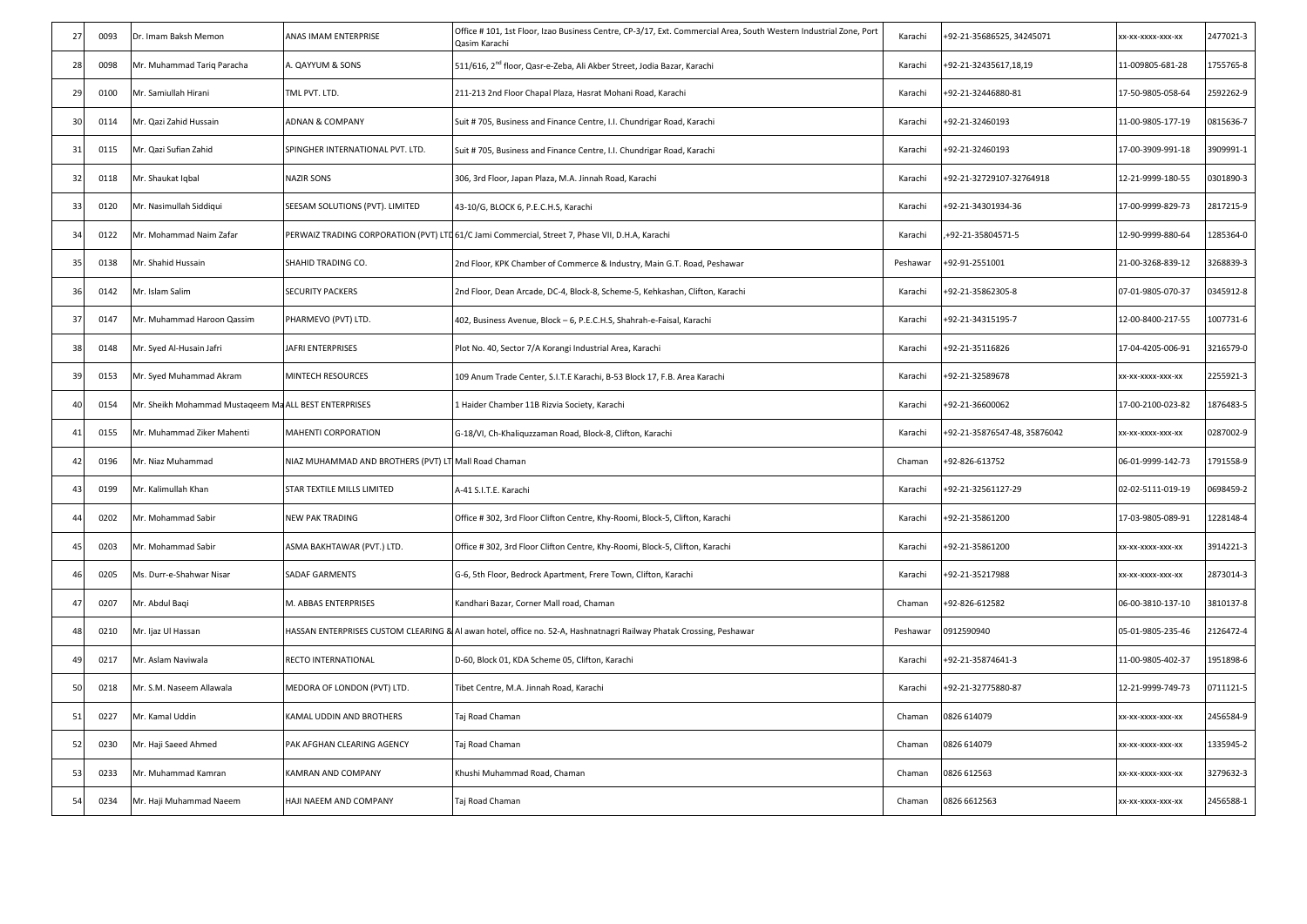| 55 | 0235 | Mr. Imran Khan                | <b>IMRAN KHAN ENTERPRISES</b>                                                   | College Road Chaman                                                                                                                       | Chaman   | 0826 612563             | XX-XX-XXXX-XXX-XX | 3283993-6 |
|----|------|-------------------------------|---------------------------------------------------------------------------------|-------------------------------------------------------------------------------------------------------------------------------------------|----------|-------------------------|-------------------|-----------|
| 56 | 0236 | Mr. Sami Ullah Khan           | SAMI ULLAH TRADING COMPANY                                                      | Taj Road Chaman                                                                                                                           | Chaman   |                         | XX-XX-XXXX-XXX-XX | 3410414-3 |
| 57 | 0237 | Mr. Muhammad Umar             | Muhammad Umar Trading Company                                                   | Baldia Market, Mall Road, Chaman                                                                                                          | Chaman   | 0826 614271             | X-XX-XXXX-XXX-XX  | 2282102-3 |
| 58 | 0238 | Mr. Muhammad Aslam            | <b>ASLAM TRADERS</b>                                                            | Taj Road Chaman                                                                                                                           | Chaman   | 0826 615093             | (X-XX-XXXX-XXX-XX | 2456595-4 |
| 59 | 0242 | Mr. Mohammad Yaqoob Shaikh    | PYRAMID LOGISTICS PVT. LTD.                                                     | Pyramid House, C-24, Block-1. KDA Schemes-5, Clifton, Karachi                                                                             | Karachi  | 021-35823631-2          | (X-XX-XXXX-XXX-XX | 1696803-4 |
| 60 | 0244 | Mr. Basharat Saleem           | M. M. ELLAHI & BROTHERS                                                         | 310-312, 3rd Floor, Gul Tower, I.I Chundrigar Road, Karachi                                                                               | Karachi  | 021-32427317, 32420999  | 12-00-9805-334-73 | 0581445-6 |
| 61 | 0247 | Capt. M. Zia Alam             | HENDERSON INTERNATIONAL PAKISTAN (PV B/28, Block 10-A, Gulshan-e-Iqbal, Karachi |                                                                                                                                           | Karachi  | 021-34989066            | XX-XX-XXXX-XXX-XX | 2530066-7 |
| 62 | 0253 | Mr. Jamshed Akhtar Savul      | PREMIER FORMICA INDUSTRIES LTD.                                                 | 90-C Industrial Estate, Jamrud Road, Peshawar                                                                                             | Peshawar | 091-5815057             | 05-01-3900-001-73 | 1413557-4 |
| 63 | 0258 | Mr. Jahangir Raza             | BOLLORE LOGISTICS (PVT) LTD. PAKISTAN                                           | Office No. 2 & 3, Bahria Town Tower, 20th Floor, Block-2, PECHS, Main Tariq Road, Karachi                                                 | Karachi  | 021-34315507            | 17-50-9805-220-28 | 3332013-6 |
| 64 | 0259 | Mr. Muhammad Saleem           |                                                                                 | ERNST & YOUNG FORD RODES SIDAT HYDER 601-603 Progressive Plaza, Beaumont Road, Karachi                                                    | Karachi  | 021-35650007-11         | XX-XXXXX-XXX-XX   | 1452191-1 |
| 65 | 0273 | Mr. Muhammad Aqil Mainar      | ADORN TRADING & SHIPPING AGENCIES                                               | Suit # M-1, Mezzanine Floor, Trade Avenue, Tower 1, Hasrat Mohani Road, Karachi                                                           | Karachi  | 021-32472290-93         | 17-00-9805-025-64 | 2527109-1 |
| 66 | 0275 | Ms. Mahvash Tariq Siddiqi     | EPLA LABORTORIES (PVT) LTD                                                      | D-12, Estate Avenue S.I.T.E, Karachi                                                                                                      | Karachi  | 021-32576126-30         | 11-00-3000-002-55 | 0823569-4 |
| 67 | 0278 | Ch. Amjad Ali                 | PAKLINK SHIPPING SERVICES                                                       | 803, 8th floor Business Plaza Mumtaz Hassan road Karachi                                                                                  | Karachi  | 021-32410973            | 17-12-9805-013-82 | 1362994-8 |
| 68 | 0292 | Mr. Fazle Wadud Khan          | ASSOCIATED INDUSTRIES LIMITED                                                   | Amangarh Industrial Area, Nowshera Khyber Pakhtunkhwa                                                                                     | Nowshera | 0923-610489, 610379     | 05-04-1522-001-64 | 0814585-7 |
| 69 | 0294 | Mr. Muhammad Tariq Khan       | ALLIANCE HEALTHCARE (PVT.) LIMITED                                              | Plot No. 7,8,9, Sector A3, Phase-V, Hayatabad, Peshawar                                                                                   | Peshawar | 091-5822612-21, 5838800 | 05-01-3300-015-37 | 2275969-7 |
| 70 | 0300 | Mr. Muhammad Arif Paracha     | T.A. BROTHERS                                                                   | 3rd Floor, Qasr-E-Zeba Ali Akber Street, Near Achi Qabar, Karachi                                                                         | Karachi  | 021-32411207            | 17-00-3755-968-17 | 3755968-7 |
| 71 | 0302 | Mr. Haji Abdul Ghani          | AL - REHMAN TRADING COMPANY                                                     | CCCI, Abdul Sattar Road Chaman                                                                                                            | Chaman   | 0826-613322             | (X-XX-XXXX-XXX-XX | 2893347-8 |
| 72 | 0311 | Mr. Imtiaz Hussain            | <b>IMTIAZ ENTERPRISES</b>                                                       | 2 & 3, Karachi Market, New Sabzi Mandi, Super Highway, Karachi                                                                            | Karachi  | 021-36870451-3          | 17-00-1151-880-15 | 1151880-4 |
| 73 | 0313 | Mr. Sharjeel Abbasi           | VISION TRADE SERVICES                                                           | 1104, 11th Floor, Uni Centre, I.I. Chundrigar Road, Karachi                                                                               | Karachi  | 021-32415121            | 17-00-2289-761-13 | 2289761-5 |
| 74 | 0319 | Mr. Shahid Ismail             | PREMIER CABLES (PVT) LTD.                                                       | 43-E, Block-6, P.E.C.H.S, Opp: Federal Express, Off: Razi Road, Shahrah-e-Faisal, Karachi                                                 | Karachi  | 021-34397771-5          | 02-03-8545-003-46 | 3395503-4 |
| 75 | 0321 | Mr. Saif-Ur-Rehman Khan Wazir | WAZIR'S LOGISTICS                                                               | Plot #352-A, St#01, Gate#05, New Truck Stand, Hawksbay Road, Karachi                                                                      | Karachi  | 021-32350820            | xx-xx-xxxx-xxx-xx | 3181351-8 |
| 76 | 0328 | Mr. Muhammad Saleem Bikiya    | INTERNATIONAL BUSINESS MANAGEMENT                                               | 1st Floor, Darul Hina Building, Tayabjee Road, Near Burhani Hospital, Karachi                                                             | Karachi  | 021-111426725           | x-xx-xxxx-xxx-xx  | 1271834-7 |
| 77 | 0334 | Mr. Ahsan Ullah               | M. SHAH MUHAMMAD AND COMPANY                                                    | Dolla Ram Road Chaman                                                                                                                     | Chaman   | 0826-614239             | (X-XX-XXXX-XXX-XX | 3227377-7 |
| 78 | 0335 | Mr. Haji Atta Ullah           | ATTA ULLAH AND COMPANY                                                          | Dolla Ram Road Chaman                                                                                                                     | Chaman   | 0826-612461             | X-XX-XXXX-XXX-XX  | 2569958-0 |
| 79 | 0343 | Mr. Syed Shamim Ahmad         | CIVATE INTERNATIONAL                                                            | Suite # 375, 3rd Floor, Al-Rehman Trade Center, Shahrah-e-Liaquat, Karachi                                                                | Karachi  | 021-32417373            | (X-XX-XXXX-XXX-XX | 2358237-5 |
| 80 | 0344 | Mr. Faiysal Ali Khan          | PAKISTAN ENERGY SERVICES CO.                                                    | Bangalow No. 193-K, 1st Floor, Block-2, P.E.C.H.S., Karachi.                                                                              | Karachi  | 021-34521119            | (X-XX-XXXX-XXX-XX | 0711517-2 |
| 81 | 0346 | Mr. Habib Ullah Khan          |                                                                                 | JALAT KHAN & COMPANY PRIVATE LIMITED  Office # 206, 2nd Floor, Madina City Mall, Zainab Market, Abdullah Haroon Road, Saddar, Karachi.    | Karachi  | 021-35633330-1-2        | 06-00-4203-268-10 | 4203268-7 |
| 82 | 0349 | Mr. Mohammad Azhar            | MSHARIB SHIPPING & LOGISTICS (PVT.) LIM                                         | louse # 3/16, Ground Floor, Block 3, Moallimabad, Jamaluddin Afghani Road, Behind Khalid Bin Walid Road, Near<br>Essa Laboratory, Karachi | Karachi  | 021-34168162-64         | xx-xx-xxxx-xxx-xx | 3924589-6 |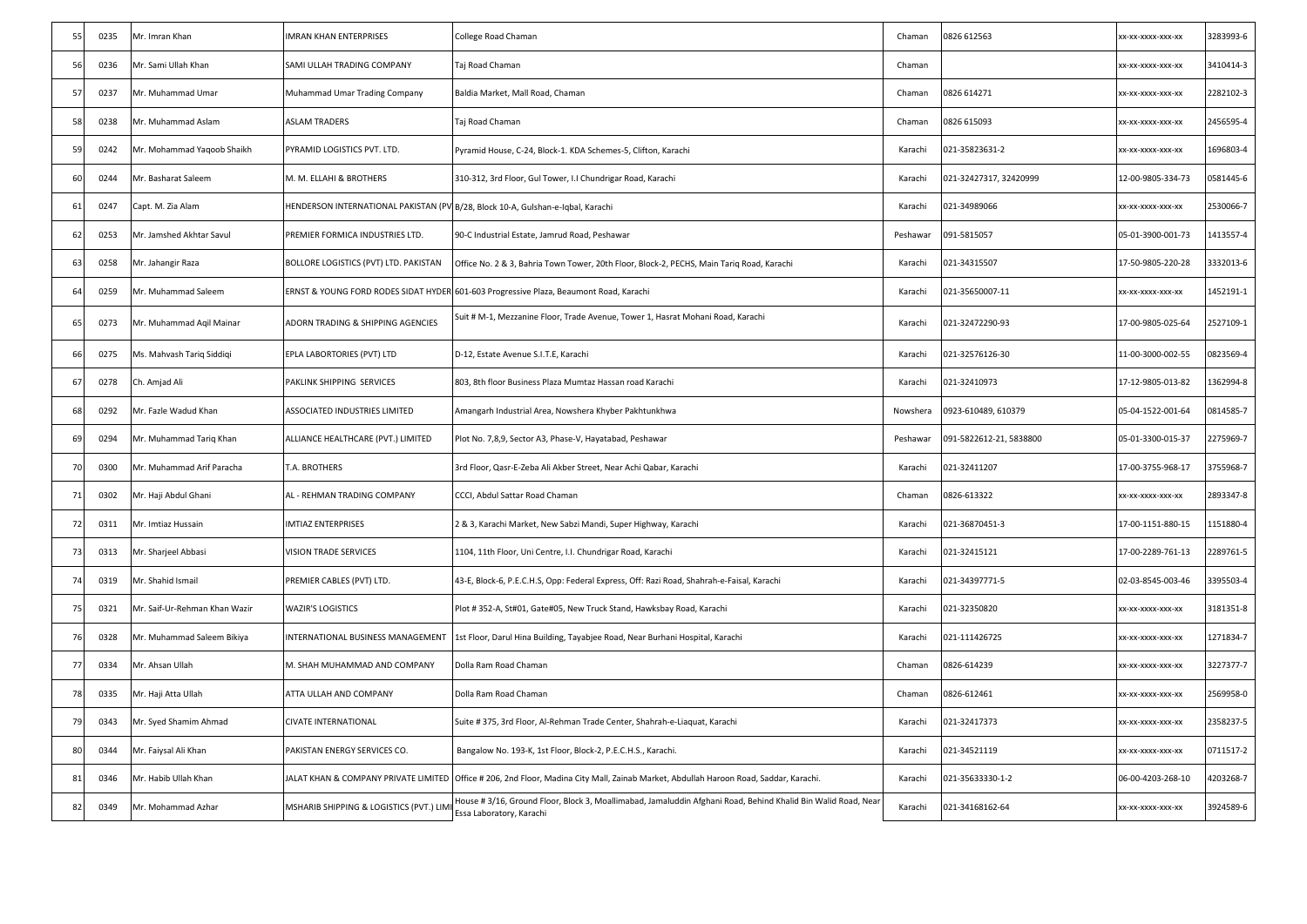| 83  | 0350 | Mr. Furqan Ali Mustafa       | WATERLINK PAKISTAN PVT LTD.                                | Union Tower, 1-A, Kehkashan Town Houses, Block-5, Clifton, Karachi.                                        | Karachi    | 021-35837255                     | 17-12-9805-063-37 | 1549876-0 |
|-----|------|------------------------------|------------------------------------------------------------|------------------------------------------------------------------------------------------------------------|------------|----------------------------------|-------------------|-----------|
| 84  | 0352 | Ms. Nylla Parveen Junejo     | S.A.S IMPEX INTERNATIONAL                                  | 5/33B, Arkay Square Ext., Shahrah-e-Liaquat, New Chali, Karachi.                                           | Karachi    | 021-32418180-1                   | 17-12-4707-009-64 | 2185647-8 |
| 85  | 0354 | Ms. Syeda Amna Nasir Jamal   | SAN ENTERPRISES                                            | Plot No. C, Opposite New Truck Stand, Main Hawksbay Road, Karachi.                                         | Karachi    |                                  | xx-xx-xxxx-xxx-xx | 4290881-7 |
| 86  | 0355 | Ms. Huma Waheed              |                                                            | THE UNITED INSURANCE COMPANY OF PAKI 204, 2nd Floor, Madina City Mall, Abdullah Haroon Road, Karachi.      | Karachi    | 021-35621460-1                   | 03-05-98-0000-473 | 0712543-7 |
| 87  | 0360 | Mr. Naseer Ahmed Khan        | SHAHEEN LOGISTICS (PVT) LTD.                               | Shaheen House, D-60, K.D.A. Scheme-5, Block-1, Clifton, Karachi.                                           | Karachi    | 021-35140480-89                  | xx-xx-xxxx-xxx-xx | 3768422-1 |
| 88  | 0361 | Mr. Malik Jahan Khan         | SHAHEEN FREIGHT SERVICES                                   | Shaheen House, D-60, K.D.A. Scheme-5, Block-1, Clifton, Karachi.                                           | Karachi    | 021-35140480-89                  | XX-XX-XXXX-XXX-XX | 2123323-3 |
| 89  | 0365 | Mr. Amir Altaf               | AMIR & CO.                                                 | 22-A, Pak Chamber, Westwharf Road, Karachi.                                                                | Karachi    | 021-32315254, 35395742           | 11-00-9805-212-64 | 2341791-9 |
| 90  | 0367 | Mr. Major Abdul Aziz Afridi  | INDUS INTERNATIONAL                                        | 3F, 3rd Floor, A/K Chamber Westwharf Road, Karachi.                                                        | Karachi    | 021-32203135                     | 21-00-4203-004-11 | 4203004-8 |
| 91  | 0371 | Mr. Haji Abdul Bari          | NOMAN ENTERPRISES                                          | Jogi Ram Road, Chaman                                                                                      | Chaman     | 0826-612516                      | 06-00-1759-273-19 | 1759273-9 |
| 92  | 0379 | Mr. Abdul Nafi Jan           | ABBASEEN PRINTING PRESS                                    | Abbaseen Complex Mall Road Chaman                                                                          | Chaman     | 0826-614261                      | 06-04-9805-002-46 | 1543448-6 |
| 93  | 0380 | Mr. Samiullah                | SAMIULLAH TRADING COMPANY                                  | Office No.3, 5th Floor, R.K. Extention, New Chali, Karachi                                                 | Chaman     | 921-32474292                     | (X-XX-XXXX-XXX-XX | 4382469-2 |
| 94  | 0393 | Mr. Muhammad Bakhtiar Khan   |                                                            | NUTRA BIOTICS NUTRITIONAL LIFE SCIENCE Plot # 89-K/3, Industrial Estate, Hayatabad, Peshawar               | Peshawar   | 091-5881520-21                   | xx-xx-xxxx-xxx-xx | 2629324-2 |
| 95  | 0395 | Mr. Muhammad Irfan Ghazi     | <b>GHAZI BROTHERS</b>                                      | Ghazi House, D-35, KDA Scheme # 01, Miran Muhammad Shah Road, Karachi 75350, Pakistan                      | Karachi    | 021-111-250-365                  | 11-00-3000-016-55 | 1147828-4 |
| 96  | 0396 | Mr. Rehmatullah              | HABIBULLAH & BROTHERS                                      | Office No. 111, 1st Floor, Techno City Office Tower, Altaf Hussain Road, off I.I. Chundrigar Road, Karachi | Chaman     | 021-32277024-25                  | 06-01-9999-286-28 | 1524716-3 |
| 97  | 0400 | Mr. Jawed Akhtar Bhatti      | CRYSTAL TRADING COMPANY                                    | Crystal Arcade, Sarai Kharbooza, G.T. Road, Tarnol, Islamabad.                                             | Rawalpindi | 051-2226900                      | 07-02-8400-017-46 | 898429-8  |
| 98  | 0403 | Mr. Kamran Shamim            | FIRPO (PRIVATE) LTD                                        | Firpo House, C-6, Sector 31-A, Korangi Industrial Area, Mehran Town Ext., Korangi, Karachi.                | Karachi    | 021-35151900, 35112578, 32768688 | 17-00-3555-695-19 | 3555695-1 |
| 99  | 0407 | Mr. Akbar Khan               |                                                            | AKBAR KHAN DRY FRUIT & COMMISSION AG Akbar Khan Building, Shah Qabool Colony, Namak Mandi, Peshawar        | Peshawar   | 091-2561536                      | x-xx-xxxx-xxx-xx  | 2253655-8 |
| 100 | 0408 | Mr. Atif Idrees Siddiqui     | CCL PHARMACEUTICALS (PVT) LTD.                             | 65 Quid-e-Azam Industrial Estate, Kotlakhpat, Lahore                                                       | Lahore     | 042-111225678                    | 03-02-3000-002-55 | 1264416-1 |
| 101 | 0409 | Mr. Jalat Khan               | JALAT KHAN & COMPANY                                       | Shop No.14, Afghan Market, Chaman Killa Abdullah Balochistan                                               | Chaman     | 0826-612107                      | xx-xx-xxxx-xxx-xx | 1305872-0 |
| 102 | 0410 | Mr. Muhammad Dawood          | <b>DAWOOD &amp; BROTHERS</b>                               | Office No. 102, Jogiram Road, Opp; Qalandar Mazar Chaman                                                   | Chaman     | 0826-615061                      | xx-xx-xxxx-xxx-xx | 1386595-0 |
| 103 | 0411 | Mr. Haji Muhammad Afzal Khan | AFZAL CARGO SERVICES                                       | office No. 9/3, Arkay Square Extention, New Chali, Karachi                                                 | Chaman     | 0826-615051                      | xx-xx-xxxx-xxx-xx | 2902151-7 |
| 104 | 0412 | Mr. Abdul Ghafar             | ZEESHAN & BROTHERS                                         | Trunch Road, Killa Abdullah Chaman                                                                         | Chaman     |                                  | xx-xx-xxxx-xxx-xx | 4386768-5 |
| 105 | 0413 | Mr. Haji Rawandai Achakzai   | RAWANDAI & BROTHERS                                        | Shop No. 15, Afghan Market, Chaman                                                                         | Chaman     | 0826-615050                      | XX-XX-XXXX-XXX-XX | 1306378-2 |
| 106 | 0414 | Mr. Muhammad Ibrahim         | MUHAMMAD IBRAHIM & BROTHERS                                | Mar Malang Muhalla, Jogiram Road, Killa Abdullah, Chaman                                                   | Chaman     | 0826-615050                      | xx-xx-xxxx-xxx-xx | 7144150-4 |
| 107 | 0415 | Mr. Wali Muhammad            |                                                            | WALI MUHAMMAD GANERAL TRADING CON Mar Malang Muhalla, Jogiram Road, Killa Abdullah, Chaman                 | Chaman     | 0826-615061                      | XX-XX-XXXX-XXX-XX | 7144157-2 |
| 108 | 0416 | Mr. Shabaz-ur-Rehman         | HUSSAIN TRADERS                                            | Trunch Road, Killa Abdullah Chaman                                                                         | Chaman     | 0826-615051                      | xx-xx-xxxx-xxx-xx | 4386805-3 |
| 109 | 0417 | Mr. Suleman Shah Durrani     | ETEHAD BROTHERS PVT. LTD.                                  | B 812, Saima Trade Tower, I.I. Chundrigar Road, Karachi                                                    | Karachi    | 021-32277342-3                   | 17-00-3640-449-16 | 3640449-7 |
| 110 | 0418 | Mr. Muhammad Sadeeq          | MUHAMMAD SADEEQ GENERAL TRADERS Mar Malang Muhalla, Chaman |                                                                                                            | Chaman     |                                  | xx-xx-xxxx-xxx-xx | 7144160-5 |